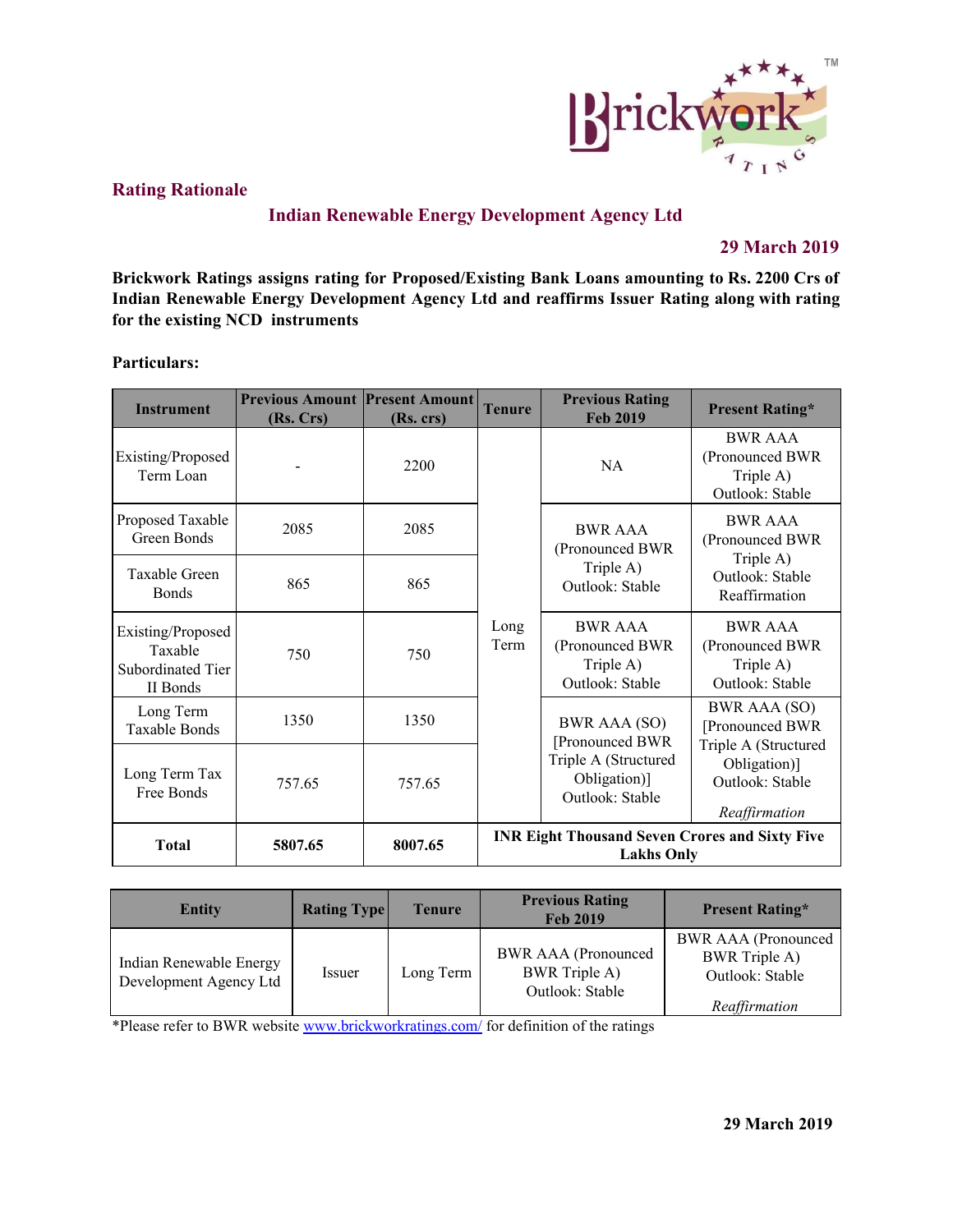

### **Rationale/Rating Sensitivities:**

Instruments with this rating are considered to have the highest degree of safety regarding timely servicing of financial obligations. Such instruments carry lowest credit risk.

BWR has essentially relied upon the audited financial results up to FY18, publicly available information and information and clarifications provided by the Company.

The rating continues to factor 100% GoI ownership in IREDA and its strategic role in the promotion and growth of renewable energy in the country, comfortable capital adequacy, consistent growth in sanctions & disbursements, diversified resource profile, adequate risk management & IT systems in place, sustained profitability, comfortable liquidity over short to medium term and satisfactory financial performance. The rating has also factored in the impending IPO of the company which will strengthen its capital structure

The rating has taken note of asset quality issues in certain segments of the overall portfolio, and the measures adopted by IREDA to improve the same. BWR has also noted that a sizable portion of the company's borrowings are in the form of foreign currency loans from various multilateral and bilateral organizations.

Going forward, the Company's ability to sustain growth with improved credit risk management to bring down the NPA levels shall remain key rating sensitivities.

# **Key Rating Drivers:**

*GoI Ownership & its Continued Support:* Presently 100% ownership of the company lies with Government of India (GoI). IREDA was set up under the administrative control of Ministry of New & Renewable Energy (MNRE) to incentivize the growth of renewable energy in the country. The company was accorded the status of 'Mini Ratna' in 2015, post which there was no additional equity infusion by GoI in the company. However, GoI has been consistently supporting IREDA by way of guaranteeing its debt. As on March 31, 2018, 47% of the company's debt had government guarantees. The support from the government is expected to continue in the future as well due to the strategic importance of IREDA in implementing various renewable energy related policies of GoI.

*Comfortable Capital Adequacy & Impending IPO:* As onSeptember 30, 2018, IREDA reported a CRAR of 17.36%, above the minimum requirement of 10% till 31st March 2019. Further, IREDA has issued Rs. 150.00 Crs of Tier II Subordinated Bonds and will issue additional Tier II Subordinated bonds as and when required which will support further lending till the time its impending IPO gets materialize.

*Consistent Growth in Business:* The sanctions and disbursements have shown consistent growth over the years. The sanctions increased by 19% and disbursements increased by 26% in FY18. Sanctions increased from Rs. 10199 Crs in FY17 to Rs. 12130 Crs in FY18 and Disbursements increased from Rs. 6593 Crs in FY17 to Rs. 8328 in FY18. Further during Nine months till December 31, 2018 the company has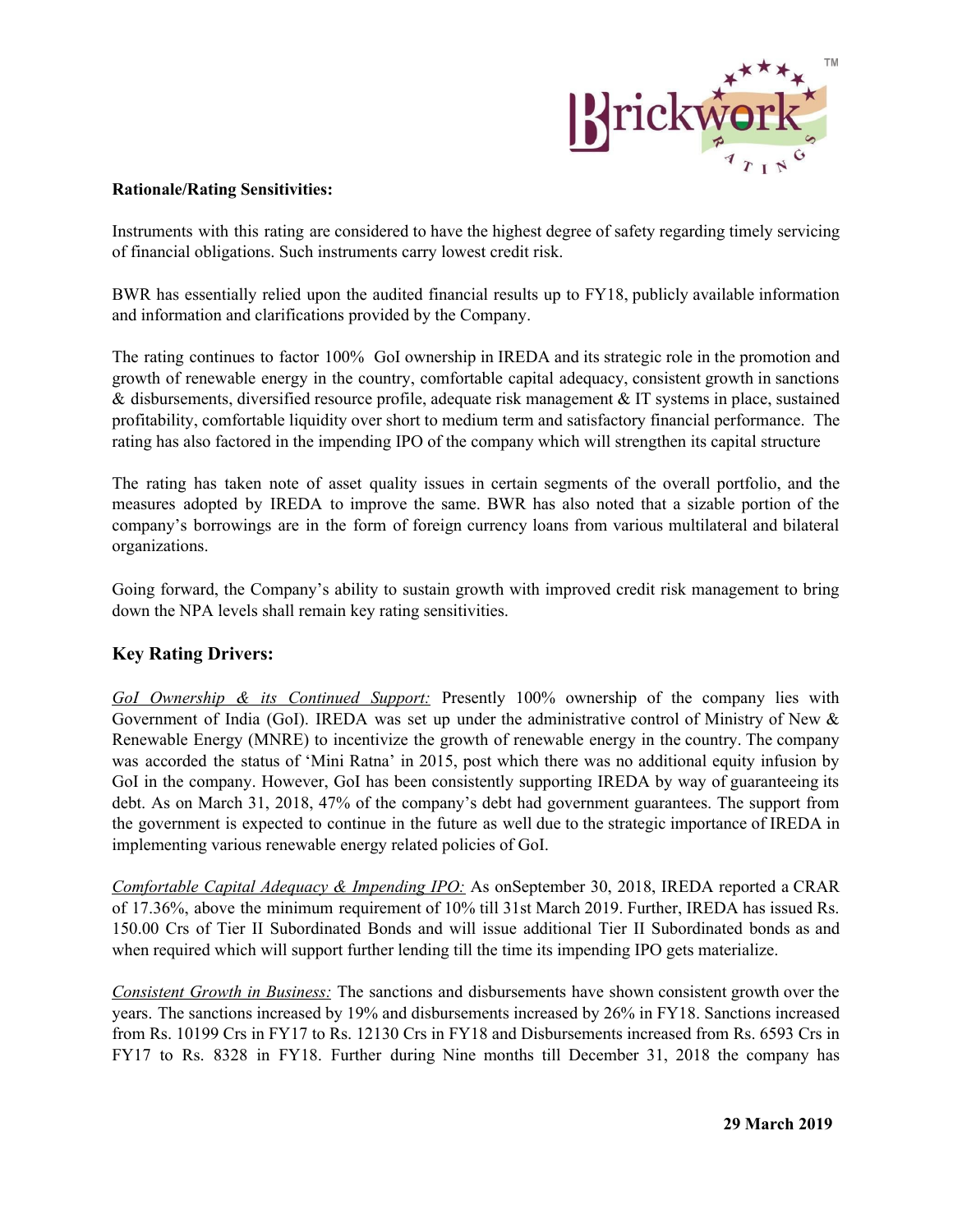

disbursed additional Rs. 5370.97 Crs. of loans and outstanding as on December 31, 2018 stood at Rs. 18904.80 Crs

*Issues with Asset Quality:* The asset quality was deteriorated during FY18 on account of problems associated with certain sectors such as Biomass, Cogeneration and Small Hydro where the company had reduced further sanctioning of loans to very low level. GNPA% deteriorated from 6.30% as on March 31 2018 to 7.37% as on September 30, 2018 partially on account of change in NPA recognizing norms from 180+dpd till March 31, 2018 to 120+ dpd during FY19. While, the company has provided for the GNPA by way of creating provisions and as a result NNPA% were at 4.79% as on September 30, 2018 as compared to 3.84% on 31st March 2018. While, IREDA's portfolio continues to remain vulnerable on account of its concentration in the renewable energy sector, the company is gradually reducing its exposure to stressed sectors such as Biomass, Cogeneration and Small Hydro. Presently, the overall NPA situation seems to be relatively better than most other Banks/Financial Institutions. During the ongoing year, IREDA has moved to 120+dpd norm as per the guidelines and it will shift to 90+dpd norm in FY20. As the company moves to stricter NPA recognition norms, the asset quality is likely to suffer and and may impact its profitability.

### **Rating Outlook: Stable**

BWR believes IREDA's business risk profile will be maintained over the medium term. The 'Stable' outlook indicates a low likelihood of rating change over the medium term. The outlook may be revised to Negative, if there is any significant deterioration in the asset quality levels.

**Analytical Approach:** The rating for the long term taxable and tax free bonds continues to derive credit enhancement from the Letter of Comfort issued by the Ministry of New and Renewable Energy (MNRE), Government of India (GoI) ensuring timely repayment of debt towards the said bonds, based on which the SO (Structured Obligation) rating has been assigned. Please refer to the applicable criteria at the end.

#### **About the Company:**

Indian Renewable Energy Development Agency Ltd (IREDA) was incorporated on 11th March, 1987 as a fully owned Government of India enterprise under the administrative control of the Ministry of New and Renewable Energy (MNRE). Further, the company was notified as a public financial institution under section 4A of the Companies Act, 1956 and also registered as Non-Banking Finance Company with RBI. The company was established for the promotion, development and commercialization of New and Renewable Sources of Energy and provides financial assistance to energy efficiency and conservation projects. IREDA was conferred the status of 'Mini Ratna' under Category-I by GoI in June 2015.

The sectors financed by IREDA can broadly be classified as - wind energy, small hydro energy, bio energy, solar energy, energy efficiency & conservation and new & emerging technologies.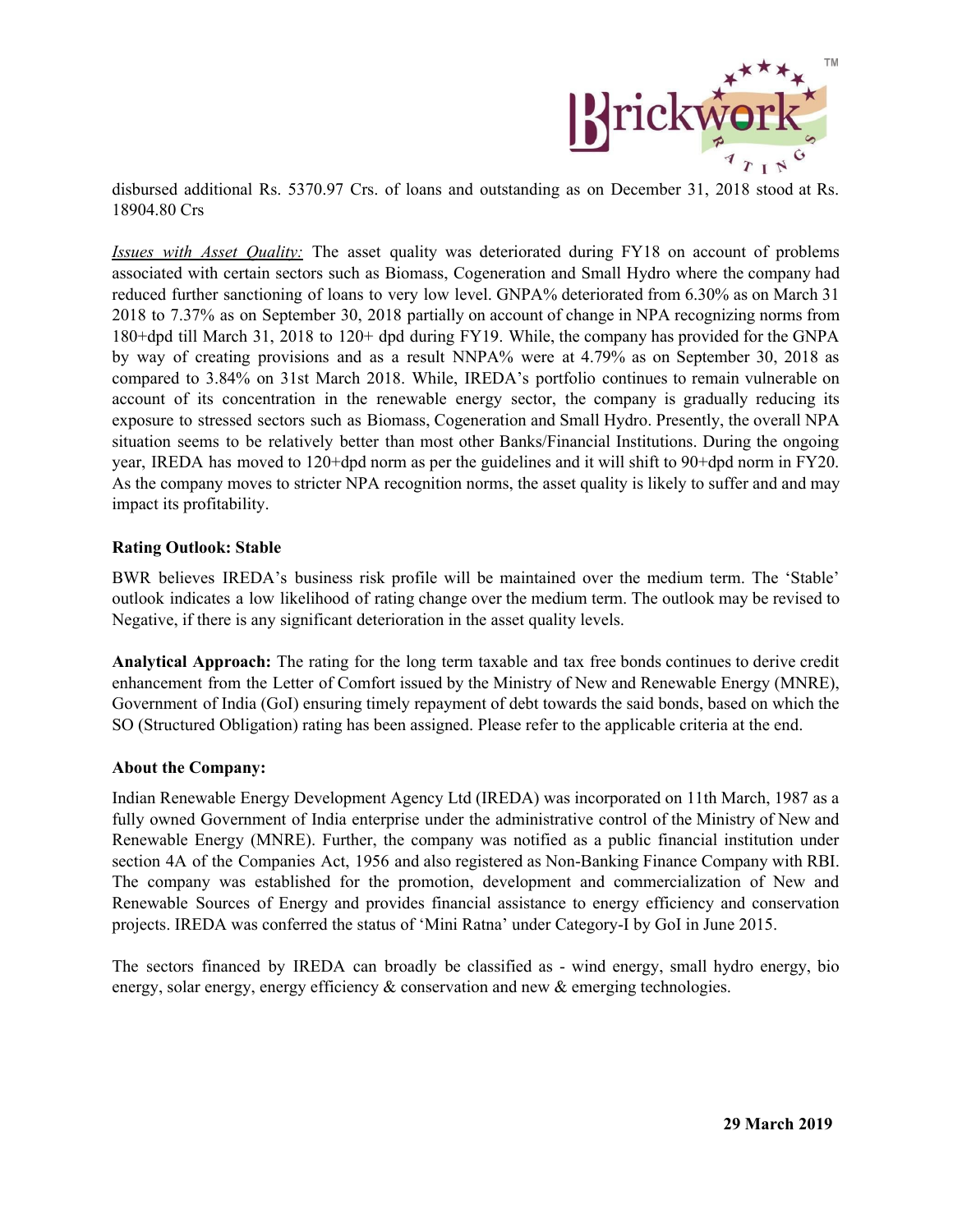

## **Company's Financial Performance:**

During the year, IREDA raised incremental borrowings of Rs. 1950 Crs by way of Green Masala Bonds from international debt market and Rs. 203 Crs by way of fresh foreign currency borrowings from various multilateral and bilateral organizations.

# **Key financial indicators are mentioned in the table below:**

| <b>Key Financial Indicators</b> |            |         |         |  |  |  |
|---------------------------------|------------|---------|---------|--|--|--|
| <b>Particulars</b>              | Unit       | FY17(A) | FY18(A) |  |  |  |
| Portfolio                       | Rs. Crores | 13605   | 15820   |  |  |  |
| Gross NPA                       | $\%$       | 6.01    | 6.30    |  |  |  |
| Net NPA                         | $\%$       | 3.77    | 3.84    |  |  |  |
| Net Interest Income             | Rs. Crores | 753     | 754     |  |  |  |
| <b>PAT</b>                      | Rs. Crores | 365     | 393     |  |  |  |
| Tangible Net Worth              | Rs. Crores | 2510    | 2537    |  |  |  |
| $\frac{0}{0}$<br><b>CRAR</b>    |            | 19.17   | 18.05   |  |  |  |

**Rating History for the last three years:**

| Sl.<br>No. | <b>Instrument</b>                                          |              | <b>Current Rating (March 2019)</b> |                                                                                                          | <b>Rating History</b>                                                            |                                                                                       |                                                                                |                                                                                       |
|------------|------------------------------------------------------------|--------------|------------------------------------|----------------------------------------------------------------------------------------------------------|----------------------------------------------------------------------------------|---------------------------------------------------------------------------------------|--------------------------------------------------------------------------------|---------------------------------------------------------------------------------------|
|            | <b>Bonds</b>                                               | <b>Type</b>  | <b>Amount</b><br>(Rs Crs)          | Rating                                                                                                   | 2019<br>Feb                                                                      | 2018                                                                                  | 2017                                                                           | 2016                                                                                  |
| 1.         | Proposed/Existing<br>Term Loan                             |              | 2200                               | <b>BWR AAA</b><br>(Pronounced as<br><b>BWR</b> Triple A<br>Outlook:Stable                                | <b>NA</b>                                                                        | NA                                                                                    | <b>NA</b>                                                                      | NA                                                                                    |
| 2.         | Proposed Taxable<br>Greed Bonds                            |              | 2085                               | <b>BWR AAA</b><br>(Pronounced as<br><b>BWR</b> Triple A<br>Outlook:Stable<br>(Reaffirmation)             | <b>BWR AAA</b><br>(Pronounced<br>as BWR Triple<br>$\mathsf{A}$<br>Outlook:Stable | <b>BWR AAA</b><br>(Pronounced as<br><b>BWR</b> Triple<br>A)<br>Outlook:Stable         | <b>NA</b>                                                                      | <b>NA</b>                                                                             |
| 3.         | <b>Taxable Green Bonds</b>                                 |              | 865<br>750                         |                                                                                                          |                                                                                  |                                                                                       |                                                                                |                                                                                       |
| 4.         | Proposed/Existing<br>Taxable Subordinated<br>Tier II Bonds | Long<br>Term |                                    |                                                                                                          |                                                                                  | <b>NA</b>                                                                             | <b>NA</b>                                                                      | <b>NA</b>                                                                             |
| 5.         | Long Term Taxable<br><b>Bonds</b>                          |              | 1350                               | <b>BWR AAA</b><br>(SO)                                                                                   | <b>BWR AAA</b><br>(SO)                                                           | <b>BWR AAA</b><br>(SO)                                                                | <b>BWR AAA</b><br>(SO)                                                         | <b>BWR AAA</b><br>(SO)                                                                |
| 6.         | Long Term Tax Free<br><b>Bonds</b>                         |              | 757.65                             | [Pronounced as<br><b>BWR</b> Triple<br>A(Structured<br>Obligation)]<br>Outlook:Stable<br>(Reaffirmation) | [Pronounced]<br>as BWR Triple<br>A(Structured<br>Obligation)]<br>Outlook:Stable  | [Pronounced as<br><b>BWR</b> Triple<br>A(Structured<br>Obligation)]<br>Outlook:Stable | [Pronounced<br>as BWR Triple<br>A(Structured<br>Obligation)]<br>Outlook:Stable | [Pronounced as<br><b>BWR</b> Triple<br>A(Structured<br>Obligation)]<br>Outlook:Stable |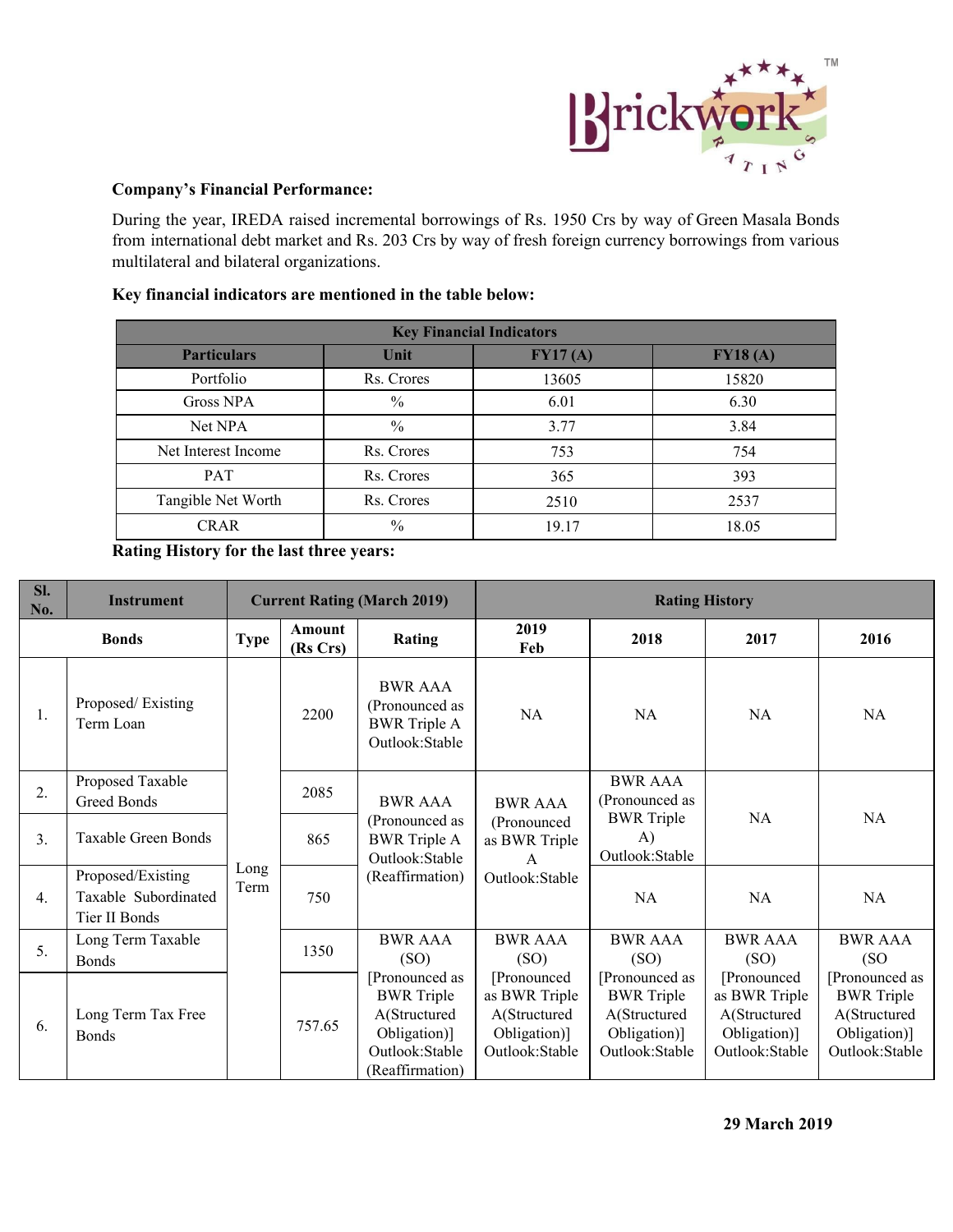

| <b>Total</b>         |              | 8007.65 |                                                                           |                                                                                   | <b>INR Eight Thousand Seven Crores and Sixty Five Lakhs Only</b>          |    |    |
|----------------------|--------------|---------|---------------------------------------------------------------------------|-----------------------------------------------------------------------------------|---------------------------------------------------------------------------|----|----|
|                      |              |         |                                                                           |                                                                                   |                                                                           |    |    |
| <b>Issuer Rating</b> | Long<br>Term | NA      | <b>BWR AAA</b><br>(Pronounced as<br><b>BWR</b> Triple A<br>Outlook:Stable | <b>BWR AAA</b><br>(Pronounced)<br>as BWR Triple<br>$\mathbf{A}$<br>Outlook:Stable | <b>BWR AAA</b><br>(Pronounced as<br><b>BWR</b> Triple A<br>Outlook:Stable | NA | NA |

# **Annexure I: Details of Already Rated Instruments**

| <b>ISIN</b>         | <b>Amount</b> | <b>Instrument Name</b>                                  | <b>Issue Date</b>           | <b>Maturity</b> | Coupon |
|---------------------|---------------|---------------------------------------------------------|-----------------------------|-----------------|--------|
| <b>Particulars</b>  | (Rs. Crs)     |                                                         |                             | Date            | Rate   |
| INE202E07047        | 150           | Long Term Taxable Bonds - Series II                     | Jan 13, 2010                | Jan 13, 2020    | 8.85%  |
| INE202E07054        | 150           | Long Term Taxable Bonds - Series III Tranche            | Sep 24, 2010                | Sep 24, 2020    | 8.87%  |
| INE202E07062        | 250           | Long Term Taxable Bonds Series III Tranche II           | Sep 24, 2010                | Sep 24, 2025    | 9.02%  |
| <b>INE202E07070</b> | 300           | Long Term Taxable Bonds Series IV                       | June 4, 2012                | June 4, 2022    | 9.49%  |
| <b>INE202E07088</b> | 300           | Long Term Taxable Bonds Series VA                       | May 10, 2013                | May 10, 2023    | 8.44%  |
| <b>INE202E07096</b> | 200           | Long Term Taxable Bonds Series VB                       | May 10, 2013                | May 10, 2028    | 8.49%  |
| INE202E07161        | 36            | Long Term Taxfree Bonds Series XIII Tranche<br>$I-IC$   | Mar 27, 2014   Mar 27, 2029 |                 | 8.56%  |
| INE202E07104        | 75.76         | Long Term Taxfree Bonds - Series XIII<br>Tranche I-IA   | Mar 13, 2014   Mar 13, 2024 |                 | 8.16%  |
| INE202E07120        | 123.08        | Long Term Taxfree Bonds - Series XIII<br>Tranche I-IIA  | Mar 13, 2014   Mar 13, 2029 |                 | 8.55%  |
| INE202E07146        | 38.81         | Long Term Taxfree Bonds - Series XIII<br>Tranche I-IIIA | Mar 13, 2014   Mar 13, 2034 |                 | 8.55%  |
| INE202E07112        | 105.29        | Long Term Taxfree Bonds Series XIII Tranche<br>I-IB     | Mar 13, 2014   Mar 13, 2024 |                 | 8.41%  |
| INE202E07138        | 234.55        | Long Term Taxfree Bonds - Series XIII<br>Tranche I-IIB  | Mar 13, 2014                | Mar 13, 2029    | 8.80%  |
| INE202E07153        | 144.16        | Long Term Taxfree Bonds - Series XIII<br>Tranche I-IIB  | Mar 13, 2014                | Mar 13, 2034    | 8.80%  |
| INE202E07260        | 275.00        | Taxable Green Bonds - Series VII A*                     | Jan 3, 2019                 | Jan 3, 2029     | 8.51%  |
| INE202E07278        | 590.00        | Taxable Green Bonds - Series VII B*                     | Jan 17, 2019                | Jan 17, 2029    | 8.47%  |
| INE202E08045        | 150.00        | Taxable Subordinated Tier II Bonds                      | Feb 2, 2019                 | Feb 2, 2029     | 9.23%  |
| <b>Total</b>        | 3122.65       |                                                         |                             |                 |        |

# **Status of Non-Cooperation with Previous CRA: NA**

**Any Other Information: NA**